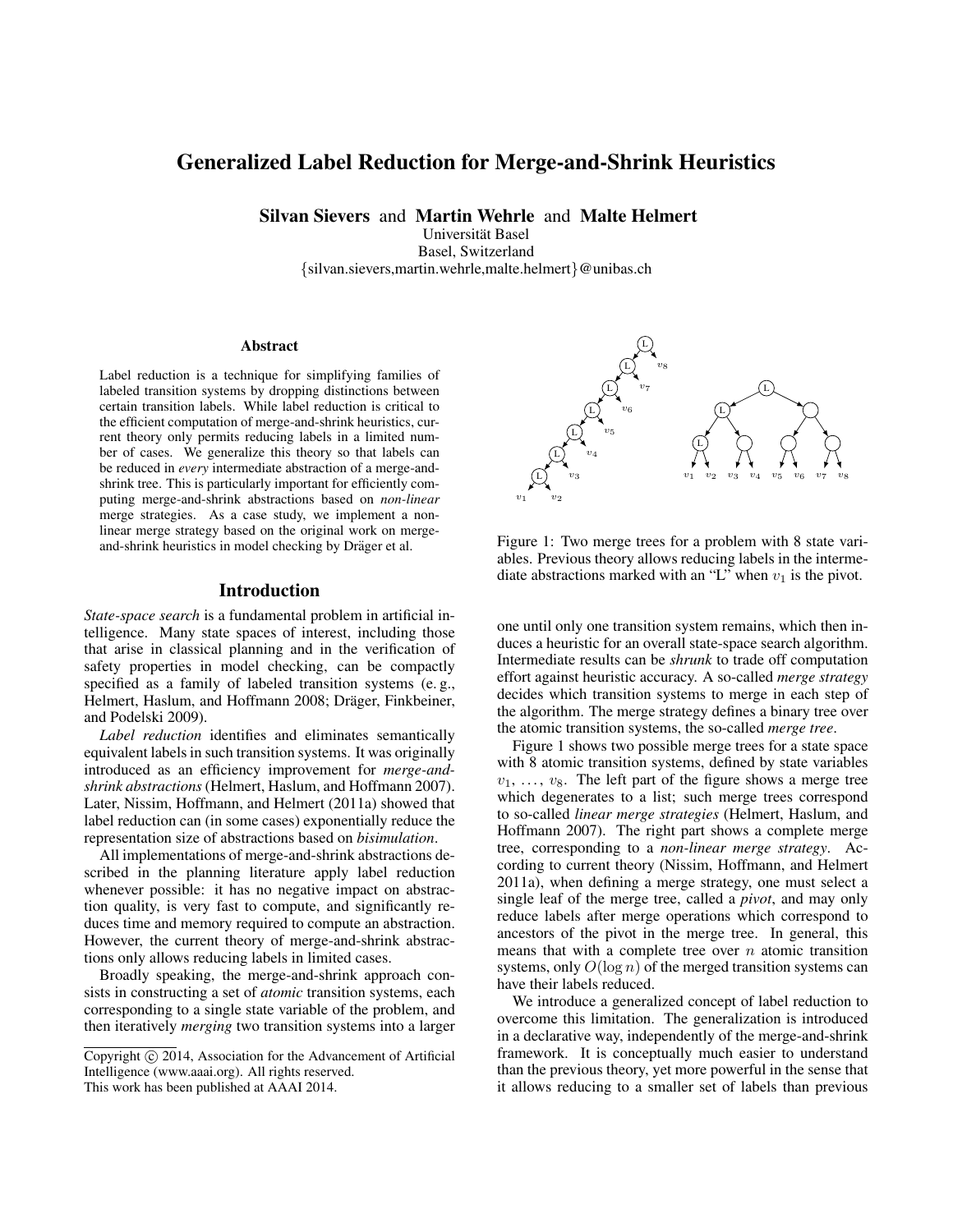techniques and in the sense that it can be applied safely to *every* intermediate abstraction of a merge tree.

Generalized label reduction is particularly beneficial for the efficient computation of merge-and-shrink abstractions with non-linear merge strategies. As a case study, we have implemented such a merge strategy, based on the original work on merge-and-shrink heuristics in model checking by Dräger, Finkbeiner, and Podelski (2006), which did not make use of label reduction. We show experimental results that highlight the usefulness of generalized label reduction in general and non-linear merge strategies in particular.

# Planning Tasks

We present our techniques with the terminology of automated planning, but note that they are applicable to factored transition systems in general. We consider planning tasks in the  $SAS<sup>+</sup>$  formalism (Bäckström and Nebel 1995) augmented with action costs. A *planning task* is a 4-tuple  $\Pi = \langle V, O, s_0, s_* \rangle$ , where V is a finite set of *state variables*,  $\mathcal O$  is a finite set of *operators*,  $s_0$  is the *initial state* and  $s_{\star}$  is the *goal*.

Each variable  $v \in V$  has a finite domain  $\mathcal{D}(v)$ . A *partial state* s is a variable assignment on a subset of  $V$ , denoted by *vars*(*s*). We write  $s[v]$  for the value assigned to  $v \in vars(s)$ , which must satisfy  $s[v] \in \mathcal{D}(v)$ . We say that s *complies* with partial state s' if  $s[v] = s'[v]$  for all  $v \in vars(s) \cap vars(s')$ . A partial state *s* is a *state* if  $vars(s) = V$ .

Each operator  $o \in \mathcal{O}$  has a *precondition*  $pre(o)$  and *effect*  $\textit{eff}(o)$ , which are partial states, and a *cost*  $c(o) \in \mathbb{R}^+_0$ . An operator *o* is *applicable* in a state *s* if *s* complies with  $pre(o)$ , in which case o can be *applied*, resulting in the *successor state* s' that complies with  $\hat{eff}(o)$  and satisfies  $s'[v] = s[v]$ for all  $v \notin vars(eff(o))$ .

The initial state  $s_0$  is a state; the goal  $s_{\star}$  is a partial state.

A *plan* is a sequence  $o_1, \ldots, o_n \in \mathcal{O}$  of operators which are applicable, in order, to the initial state, resulting in a state that complies with the goal. Such a plan is *optimal* if  $\sum_{i=1}^{n} c(o_i)$  is minimal among all plans. The objective of optimal planning is to find an optimal plan for a planning task or to prove that no plan exists.

# Transition Systems and Merge-and-Shrink

We briefly recap the key ideas behind merge-and-shrink abstractions (e. g., Helmert, Haslum, and Hoffmann 2007). The central notion in this context is the explicit manipulation of *transition systems*. We define a transition system as a 4-tuple  $\Theta = \langle S, L, T, S_{\star} \rangle$  where S is a finite set of *states*, L is a finite set of *labels*,  $T \subseteq S \times L \times S$  is a set of (labeled) *transitions*, and  $S_{\star} \subseteq S$  is the set of *goal states*. Each label  $l \in L$  has a *cost*  $c(l) \in \mathbb{R}^+_0$ . Where it simplifies notation, we write  $s \xrightarrow{l} s'$  to denote a transition  $\langle s, l, s' \rangle$  from s to s' with label *l*, and we may write  $s \stackrel{l}{\rightarrow} s' \in \Theta$  for  $s \stackrel{l}{\rightarrow} s' \in T$ .

A planning task naturally induces a transition system, which is usually too large to be represented explicitly. Instead, the merge-and-shrink approach works with a set X of smaller transition systems, which it iteratively transforms until only one transition system remains. This final transition system is then used to define a heuristic for solving the planning task.

The process starts by setting X to the set of *atomic* transition systems, which capture the behaviour of a single state variable. Then  $X$  is transformed by repeatedly applying one of the following two operations:

- *Merge:* Remove two transition systems  $\Theta = \langle S, L, T, S_{\star} \rangle$ and  $\Theta' = \langle S', L, T', S'_{\star} \rangle$  from X and replace them with their *synchronized product*  $\Theta \otimes \Theta' = \langle S \times S', L, T^\otimes, S_\star \times \Theta \rangle$  $S'_{\star}$ ), where a *synchronized transition*  $\langle s, s' \rangle \stackrel{l}{\to} \langle t, t' \rangle \in$  $T^{\otimes}$  exists iff  $s \stackrel{l}{\rightarrow} t \in T$  and  $s' \stackrel{l}{\rightarrow} t' \in T'$ .
- *Shrink:* Remove a transition system  $\Theta = \langle S, L, T, S_{\star} \rangle$ from X and replace it with the *abstract transition system*  $\alpha(\Theta) := \langle \alpha(S), L, \{ \langle \alpha(s), l, \alpha(t) \rangle \mid \langle s, l, t \rangle \in$  $T\}, \alpha(S_{\star})\rangle$ , where  $\alpha$  is an arbitrary function on S.

We remark that it is critical for merge operations (and hence for the correctness of the overall approach) that all transition systems work on a common set of labels. In the "basic" merge-and-shrink approach described in the paper by Helmert et al. (2007), this is always the set of operators of the underlying planning task. This changes when we make use of *label reduction*, described in the following section.

Before we move to label reduction, it is useful to introduce one more concept: the *global transition system* represented by  $X$  is the synchronized product (merge) of all elements in X, which we denote by  $\bigotimes X$ . (The product operator is associative and commutative modulo names of states, which we do not care about, so this is well-defined without having to specify an order on the individual merges.) At every stage of the merge-and-shrink algorithm, the current set X can be seen as a compact representation of  $\bigotimes X$ . In planning, initially  $\bigotimes X$  equals the global transition system of the planning task (shown by Helmert et al., 2007). Merge steps do not change the represented global system, and shrink steps apply an abstraction to it.

### Label Reduction: State of the Art

*Label reduction* adds a third class of transformations to the merge-and-shrink approach. It was first implemented, but not described, in the original application of merge-andshrink abstractions to planning (Helmert, Haslum, and Hoffmann 2007). Nissim et al. (2011a) gave the first description; Helmert et al. (2014) discuss it more thoroughly. The key idea is to identify transition labels that can be combined into a single label without losing relevant information. Among other benefits, this can significantly reduce the representation size of the transition system because parallel transitions with different labels can collapse into a single transition.

The existing theory of label reduction is very complicated. We do not describe it in detail here: this would require much space, and a full description is not necessary for this paper. Details can be found in Section 5 of Nissim et al. (2011a) and Section 5 of Helmert et al. (2014). Here, it suffices to discuss three weaknesses of the current theory.

Firstly, the current theory largely attempts to define label reduction as a *local* concept considering individual transition systems: the central notion is that of a *label-reduced transition system*. This is fundamentally at odds with the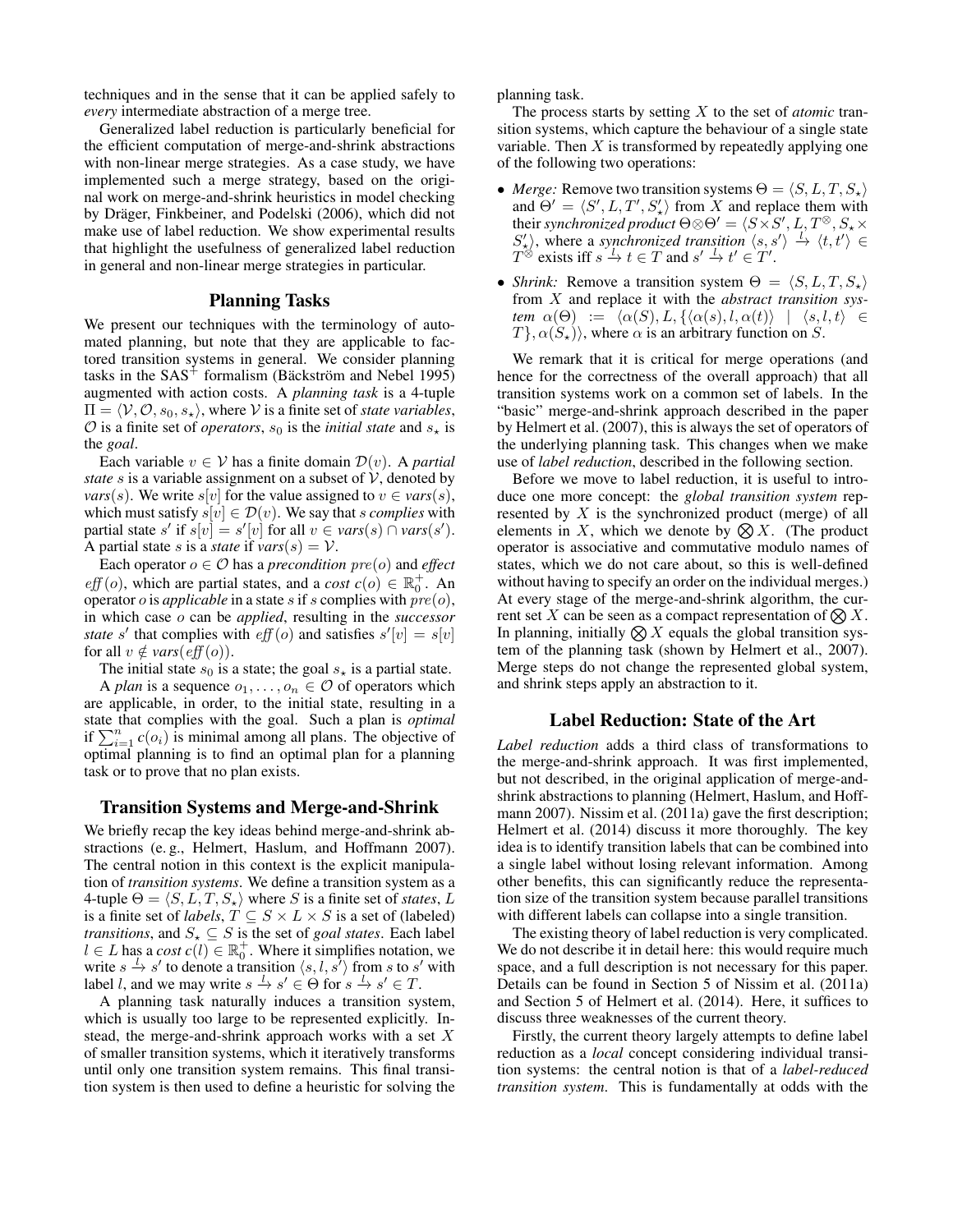purpose of labels in the merge-and-shrink framework to coordinate the joint behaviour of *all* transition systems in the set  $X$ . If we change the labels in some, but not all transition systems in X, synchronization cannot work correctly.

The earlier papers address this difficulty by performing a kind of "just-in-time label reduction" that makes the labels of two transition systems correspond just before they are merged (which is the only point at which labels matter). This works, but the resulting theory is complex to understand and reason about, as different parts of the merge tree work with different labels. Consequently, current theory only permits reducing labels in certain cases, with other cases deemed to be unsafe and hence forbidden. Complications mainly arise in the case of *non-linear merge strategies*, and consequently, these were never correctly implemented.

Secondly, the current theory of label reduction is in a certain sense *syntax-based* while the rest of the merge-andshrink framework is *semantic*. *Merge* operations and *shrink* operations are purely semantic: once a planning task (or other problem) is translated into atomic transition systems, the task description is not needed any more. Labels are opaque tokens that do not need to "stand for" anything. This greatly simplifies the theory of merge-and-shrink abstractions and makes them very flexible: they work for everything representable as transition systems.

Unfortunately, the current theory of label reduction needs to "look inside" the labels in order to decide which labels can be combined into one. For planning tasks, label reduction must treat labels as structured pairs of preconditions and effects, reintroducing and critically depending on the syntactic descriptions we would prefer not to have to reason about.

Thirdly, current theory cannot exploit label reductions that are enabled by shrinking. The decision how to reduce labels is completely independent of the shrink steps of the algorithm and hence needs to be correct for *all possible* shrink strategies. This severely limits simplification possibilities.

All these issues are addressed in the new theory of label reduction developed in the following section.

# Label Reduction: New Theory

In this section, we introduce the new theory of label reduction and discuss its properties. Like the *merge* and *shrink* operations described earlier, we define label reduction as a transformation of the set  $X$  of transition systems:

• *Reduce labels:* Let  $\tau$  be a *label mapping*, i.e., a function defined on the labels L of X, which satisfies  $c(\tau(l)) \leq$  $c(l)$  for all  $l \in L$ . Replace each transition system  $\Theta = \langle S, L, T, S_{\star} \rangle \in X$  with the *label-reduced* system  $\tau(\Theta) := \langle S, \tau(L), \{ \langle s, \tau(l), t \rangle \mid \langle s, l, t \rangle \in T \}, S_{\star} \rangle.$ 

In words, label reduction means replacing all occurrences of each label l in all transition systems by the new label  $\tau(l)$ . (Of course,  $\tau(l) = l$  is permitted.) When we choose to introduce a new label (i. e.,  $\tau(l) \notin L$ ), its cost can be set arbitrarily as long as it does not exceed  $c(l)$ . The operation is called label *reduction* because it is generally used to reduce the number of labels by choosing a non-injective function  $\tau$ . (Using an injective function  $\tau$  is possible, but pointless.)

It is worth emphasizing that, unlike previous definitions, label reduction always affects *all* transition systems simultaneously. As we will see in the following, this is sufficient to guarantee that label reduction is always "safe" to be applied. Unlike the previous theory, there is no need for pivot variables or to restrict label reduction to certain stages of the merge-and-shrink computation. Also, labels in the new theory always remain completely opaque objects (without associated "preconditions" and "effects").

However, there is a complication: the previous theory of label reduction reasoned about preconditions and effects to decide which labels can be combined to obtain *exact* label reductions, i. e., ones that do not introduce spurious transitions in  $\otimes X$ . With opaque labels, the question of exact label reduction must be addressed on the *semantic* level. Fortunately, we will see later that this is quite easy to do and more powerful than the previous syntax-based methods.

#### Properties of Label Reduction

To be able to use merge-and-shrink abstractions for admissible heuristics, we must guarantee that whenever a path from a given state s to some goal state exists in the actual problem, a corresponding path of at most the same cost exists in the final transition system computed.

Consider a transformation of a set of transition systems X with labels L into a new set  $X'$  with labels  $L'$  (e.g., merging, shrinking or reducing labels). We call such a transformation *transition-safe* if all transitions in  $\mathcal{R}$  X have a corresponding transition in  $\bigotimes X'$  (possibly with a different label) and goal states are preserved. Formally, the transformation is transition-safe if there exist functions  $\alpha$  and  $\tau$ mapping the states and labels of  $\bigotimes X$  to the states and labels of  $\bigotimes X'$  such that  $\tau(L) = L'$ ,  $s \xrightarrow{l} t \in \bigotimes X$  implies  $\alpha(s) \xrightarrow{\tau(\overline{U})} \alpha(t) \in \bigotimes X'$  for all s, l, t, and  $\alpha(s_\star)$  is a goal state of  $\bigotimes X^i$  for all goal states  $s_{\star}$  of  $\bigotimes X$ .

We call a transformation *transition-exact* if additionally it does not give rise to any "new" transitions or goal states. Formally, the transformation is transition-exact if it is transition-safe,  $s' \stackrel{l'}{\rightarrow} t' \in \bigotimes X'$  implies  $s \stackrel{l}{\rightarrow} t \in \bigotimes X$ for all  $s \in \alpha^{-1}(s')$  and  $t \in \alpha^{-1}(t')$  and some  $l \in \tau^{-1}(l')$ , and for all goal states  $s'_*$  of  $\bigotimes X^{\dagger}$  *all* states in the preimage  $\alpha^{-1}(s'_\star)$  are goal states of  $\bigotimes X$ .

We call a transformation *cost-safe* if it cannot increase label costs and *cost-exact* if additionally it cannot decrease label costs. Formally, a transition-safe transformation must satisfy  $c(\tau(l)) \leq c(l)$  for all  $l \in L$ , and a cost-exact one must satisfy  $c(\tau(l)) = c(l)$  for all  $l \in L$ .

Finally, a transformation is *safe* if it is transition-safe and cost-safe and *exact* if it is transition-exact and cost-exact.

It is easy to verify that if each step in a sequence of transformations has one of these properties (e. g., is transitionsafe), then the overall transformation also has it. (To prove this, compose the  $\alpha$  and  $\tau$  functions of each step.) Safe transformations give rise to admissible and consistent heuristics, and exact transformations give rise to perfect heuristics. Hence, it is important to verify that all transformations used in a merge-and-shrink heuristic computation are safe, and exact transformations are especially desirable.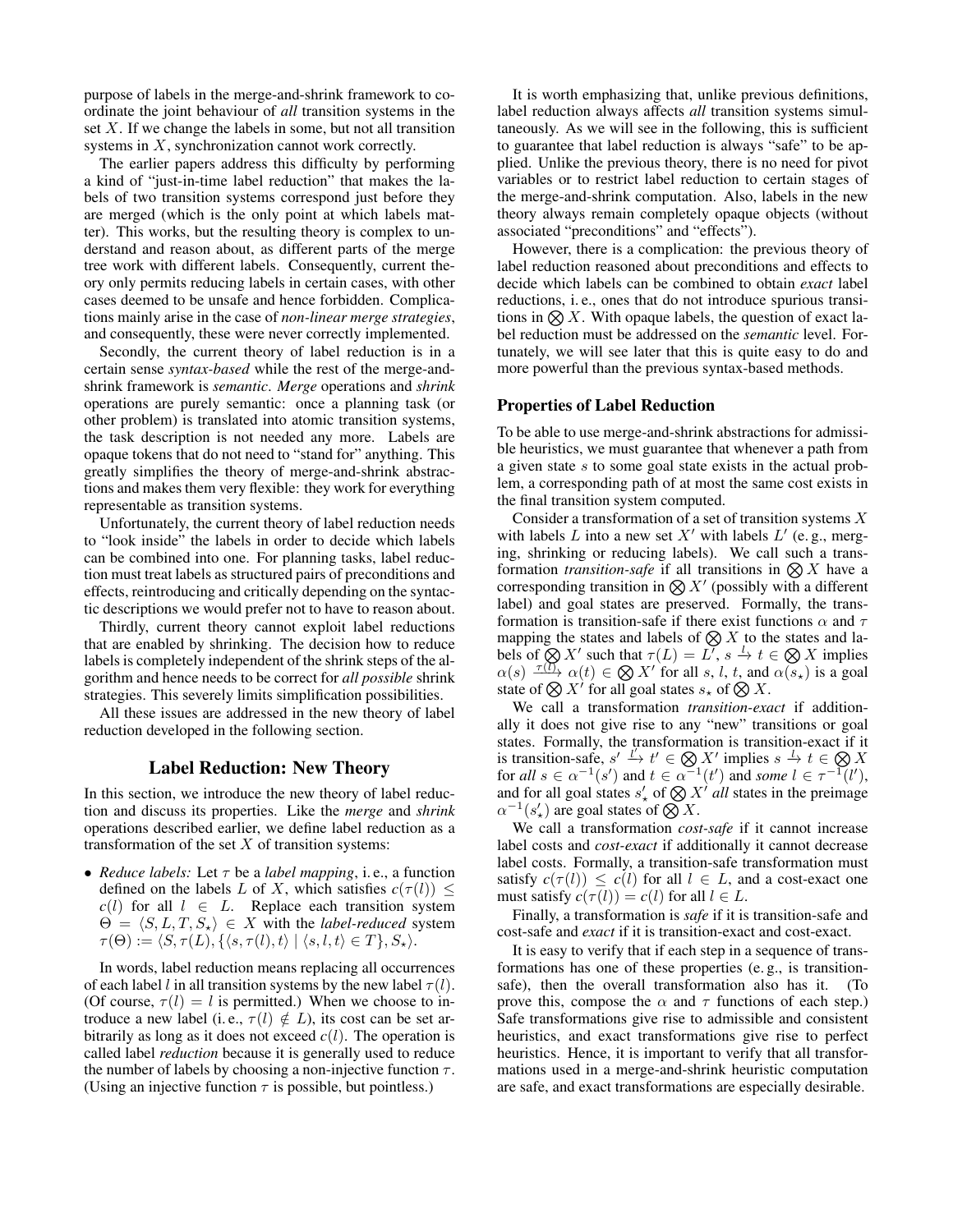Previous work on merge-and-shrink (e. g., Helmert et al. 2014) established that *merging* is always exact, *shrinking* is always safe, and shrinking based on *perfect bisimulation* is exact. We now establish that in the new theory, label reduction is always safe.

Consider a label reduction with mapping  $\tau$  that transforms  $X = {\Theta_1, \ldots, \Theta_n}$  into  $X' = {\tau(\Theta_1), \ldots, \tau(\Theta_n)}$ . We first show that this label reduction is transition-safe. Here and in the following, we write states of  $\bigotimes X$  and  $\bigotimes X'$  as tuples  $\langle s_1, \ldots, s_n \rangle$  where each  $s_i$  is a state of  $\Theta_i$ . Consider some transition  $\langle s_1, \ldots, s_n \rangle \stackrel{l}{\rightarrow} \langle t_1, \ldots, t_n \rangle \in \bigotimes X$ . By the definition of products, we have  $s_i \stackrel{i}{\rightarrow} t_i \in \Theta_i$  for all  $1 \leq i \leq n$ ; by the definition of label reduction, we have  $s_i \overline{f(t)}$ ,  $\overline{t}_i \in \tau(\Theta_i)$  for all  $1 \leq i \leq n$ ; finally, again by definition of products we have  $\langle s_1, \ldots, s_n \rangle \stackrel{\tau(l)}{\longrightarrow} \langle t_1, \ldots, t_n \rangle \in$  $\bigotimes X'$ . With  $\alpha$  set to the identity function, this proves that label reduction is transition-safe. (Label reduction does not change the set of goal states.) Due to the condition on  $\tau$  in the definition of label reduction, the transformation is also cost-safe. In summary, label reduction is safe.

#### Exact Label Reduction

Previous papers that study label reduction in the merge-andshrink framework (Nissim, Hoffmann, and Helmert 2011a; Helmert et al. 2014) focus on the question which conditions are required to make label reduction exact. In particular, exact label reduction is a critical ingredient in the polynomialtime perfect heuristics obtained in some planning domains (Nissim, Hoffmann, and Helmert 2011a).

Helmert et al. (2014) discuss conditions for exactness of label reduction that are sufficient and in a certain sense necessary, thus seemingly closing the topic of exact label reduction. However, these results do not directly apply to our theory, as they rely on the limitations of the previous theory. We revisit the topic here, proving a sufficient and necessary condition for exact label reduction that generalizes the previous result.

It is obvious that a label reduction is cost-exact iff it only combines labels of the same cost (i.e.,  $\tau(l) = \tau(l')$ implies  $c(l) = c(l')$ , and of course we must always set  $c(\tau(l)) := c(l)$  to be cost-exact. It remains to discuss under which conditions label reduction is transition-exact. We start by introducing some additional terminology.

Definition 1. *Let* X *be a set of transition systems with labels L.* Let  $l, l' \in L$  be labels, and let  $\Theta \in X$ .

*Label l is* alive *in X if all transition systems*  $\Theta' \in X$  *have some transition*  $s \stackrel{l}{\rightarrow} t \in \Theta'$ . *Otherwise*, *l is* dead.

*Label l* locally subsumes *label l'* in  $\Theta$  *if for all*  $s \xrightarrow{l'} t \in \Theta$ we also have  $s \xrightarrow{7} t$ . Label l globally subsumes *label* l' in X *if* l locally subsumes l' in all  $\Theta' \in X$ .

*Labels* l *and* l <sup>0</sup> *are* locally equivalent *in* Θ *if they label the same transitions in* Θ*, i. e., if* l *and* l 0 *locally subsume each other in* Θ*.*

*Labels* l *and* l <sup>0</sup> *are* Θ-combinable *in* X *if they are locally equivalent in all transition systems*  $\Theta' \in X \setminus \{\Theta\}$ *. (It does not matter whether or not they are locally equivalent in* Θ*.)*

 $\bigotimes X$ . Consequently, it is an exact transformation to remove It is easy to see that dead labels induce no transitions in all dead labels (and their transitions) from  $X$ . Hence, it suffices to consider the case where  $X$  has no dead labels.

Moreover, we can restrict attention to label reductions  $\tau$ that combine two labels  $l_1$  and  $l_2$  into some new label  $l_{12}$  $(\tau(l_1) = \tau(l_2) = l_{12})$  while leaving all other labels unchanged  $(\tau(l') = l'$  for all  $l' \notin \{l_1, l_2\}$ ). Other label reductions can be represented as chains of such "minimal" label reductions. We are now ready to state our major result.

Theorem 1. *Let* X *be a set of transition systems without dead labels. Consider a label reduction on* X *which combines labels*  $l_1$  *and*  $l_2$  *and leaves other labels unchanged. This label reduction is exact iff*  $c(l_1) = c(l_2)$  *and* 

- *1.*  $l_1$  *globally subsumes*  $l_2$ *, or*
- 2.  $l_2$  *globally subsumes*  $l_1$ *, or*
- *3. l*<sub>1</sub> *and l*<sub>2</sub> *are*  $\Theta$ *-combinable for some*  $\Theta \in X$ *.*

*Proof.* Let  $\tau$  be the described label mapping, let  $X =$  $\{\Theta_1,\ldots,\Theta_n\}$  and let  $X' = \{\tau(\Theta_1),\ldots,\tau(\Theta_n)\}\$  be the result of label reduction. Let  $l_{12} := \tau(l_1) = \tau(l_2)$ .

Clearly, the label reduction is cost-exact iff  $c(l_1) = c(l_2)$ . We need to show that it is transition-exact iff 1., 2., or 3. holds. We prove this in three parts:

- (A) If neither 1. nor 2. nor 3. holds, then the label reduction is not exact.
- (B) If 1. or 2. holds, then the label reduction is exact.
- (C) If 3. holds, then the label reduction is exact.

Label reduction is always transition-safe and leaves the set of goal states unchanged, so we only need to consider the second condition in the definition of transition-exactness.

On (A): We must show that no function  $\alpha$  satisfies the criterion of transition-exactness. It is sufficient to consider the case where  $\alpha$  is a bijection because  $\bigotimes X$  and  $\bigotimes X'$  have the same number of states, so non-bijective  $\alpha$  cannot possibly work. Renaming states does not affect the notion of exactness, so we can further limit attention to  $\alpha$  being the identity function without loss of generality.

We say that a transition system  $\Theta \in X$  has an  $l_1$ *-only* transition if there exists a transition  $s \xrightarrow{l_1} t \in \Theta$  with  $s \xrightarrow{l_2}$  $t \notin \Theta$ . Symmetrically, it has an *l*<sub>2</sub>*-only* transition if there exists a transition  $s \xrightarrow{l_2} t \in \Theta$  with  $s \xrightarrow{l_1} t \notin \Theta$ .

We try to find two transition systems  $\Theta_i, \Theta_j \in X$  with  $i \neq j$  such that there is an  $l_1$ -only transition  $s_i \xrightarrow{l_1} t_i \in \Theta_i$ and an  $l_2$ -only transition  $s_j \xrightarrow{l_2} t_j \in \Theta_j$ . Then  $\Theta_i \otimes \Theta_j$  does not contain a transition  $\langle s_i, s_j \rangle \stackrel{\gamma}{\rightarrow} \langle t_i, t_j \rangle$  for either  $l = l_1$ or  $l = l_2$ , but  $\tau(\Theta_i) \otimes \tau(\Theta_j)$  does contain the transition  $\langle s_i, s_j \rangle \xrightarrow{I_{12}} \langle t_i, t_j \rangle$ . By induction over the remaining transition systems, it is then easy to show that  $\bigotimes X'$  contains a transition that does not correspond to a transition in  $\bigotimes X$ , proving inexactness. (Here, we use that there are no dead labels: the argument fails if  $l_1$  and  $l_2$  are dead.) It remains to show that  $l_1$ -only and  $l_2$ -only transitions in different transition systems of X exist.

Because 1. does not hold, there exists an  $l_2$ -only transition in some transition system  $\Theta \in X$ . Because 2. does not hold, there exists an  $l_1$ -only transition in some transition system  $\Theta' \in X$ . If  $\Theta$  and  $\Theta'$  are different transition systems, we have found the required transitions and are done.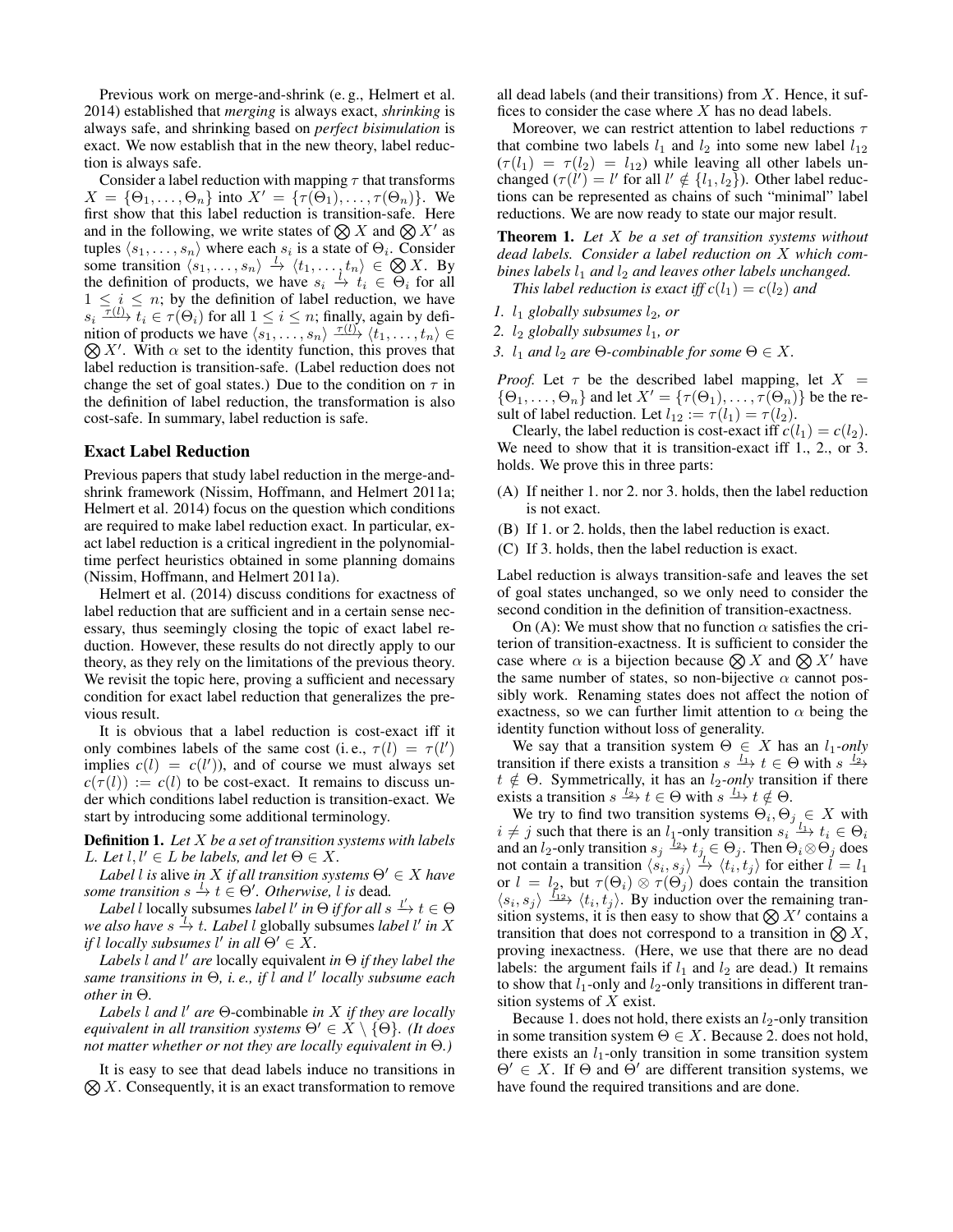So let us assume that  $\Theta = \Theta'$ . Because 3. does not hold, there exist at least two transition systems where  $l_1$  and  $l_2$ are not locally equivalent, so there is at least one transition system  $\Theta'' \neq \Theta$  where they are not locally equivalent. This means that  $\Theta''$  must have an  $l_1$ -only transition or an  $l_2$ -only transition. In the former case, we select the  $l_1$ -only transition in  $\Theta''$  and the  $l_2$ -only transition in  $\Theta$ . Otherwise, we select the  $l_2$ -only transition in  $\Theta''$  and the  $l_1$ -only transition in  $\Theta'$  $(=\Theta).$ 

On (B): Consider Case 1., where  $l_1$  globally subsumes  $l_2$ . Case 2. is identical with  $l_1$  and  $l_2$  swapped. As the function  $\alpha$  in the definition of transition-exactness, we choose the identity mapping. Then the condition for transitionexactness we need to verify simplifies to: for all  $s \stackrel{l'}{\rightarrow} t \in$  $\bigotimes X'$ , there exists a label  $l \in \tau^{-1}(l')$  with  $s \stackrel{l}{\to} t \in \bigotimes X$ . For  $l' \neq l_{12}$ , this is trivial because  $\bigotimes X$  and  $\bigotimes X'$  are exactly identical regarding labels other than  $l_1$ ,  $l_2$  and  $l_{12}$ . So consider the case  $l' = l_{12}$ . Let  $s = \langle s_1, \ldots, s_n \rangle$  and let  $t = \langle t_1, \ldots, t_n \rangle$ . From  $s \xrightarrow{l_{12}} t \in \bigotimes X'$  we get  $s_i \xrightarrow{l_{12}}$  $t_i \in \tau(\Theta_i)$  for all  $1 \leq i \leq n$ , and hence  $s_i \xrightarrow{l_1} t_i \in \Theta_i$ or  $s_i \xrightarrow{l_2} t_i \in \Theta_i$  for all  $1 \leq i \leq n$ . Because  $l_1$  globally subsumes  $l_2$ , this implies  $s_i \xrightarrow{l_1} t_i \in \Theta_i$  for all  $1 \leq i \leq n$ , and hence  $s \xrightarrow{l_1} t \in \bigotimes X$ , concluding this part of the proof.

On (C): As in (B), we set  $\alpha$  to the identity function and only need to consider transitions  $s \xrightarrow{l_{12}} t \in \bigotimes X'$ . Let  $s =$  $\langle s_1, \ldots, s_n \rangle$  and let  $t = \langle t_1, \ldots, t_n \rangle$ . Again, we obtain that for all  $1 \le i \le n$ ,  $s_i \xrightarrow{l_{12}} t_i$  and hence  $s_i \xrightarrow{l_1} t_i$  or  $s_i \xrightarrow{l_2} t_i$ . Choose  $l \in \{l_1, l_2\}$  such that  $s_j \stackrel{l}{\rightarrow} t_j$ , where  $j \in \{1, ..., n\}$ is chosen in such a way that  $l_1$  and  $l_2$  are  $\Theta_j$ -combinable in X. (Such a transition system  $\Theta_j$  exists because we are in Case 3.) By the definition of  $\Theta$ -combinable,  $l_1$  and  $l_2$  are locally equivalent for all transition systems in  $X$  other than  $\Theta_j$ , and hence  $(s_i \xrightarrow{l_1} t_i \text{ or } s_i \xrightarrow{l_2} t_i)$  implies  $(s_i \xrightarrow{l_1} t_i \text{ and } s_i)$  $s_i \xrightarrow{l_2} t_i$ ) for all  $i \neq j$ . This shows that  $s_i \xrightarrow{l} t_i \in \Theta_i$  for all  $1 \leq i \leq n$ , and hence  $s \xrightarrow{l} t \in \bigotimes X$ , concluding the final part of the proof. П

We conclude the section with a brief discussion of the conditions in Theorem 1. Although all conditions can be checked in low-order polynomial time, there is a practical difference in complexity. Finding Θ-combinable labels essentially consists in computing the local equivalence relations of all  $\Theta \in X$ , which is possible in linear time in the representation size of  $X$ . In contrast, finding globally subsumed labels involves finding subset relationships in a set family, for which to the best of our knowledge no lineartime algorithms are known.

A comparison to the results of Helmert et al. (2014) shows that the Θ-combinability condition strictly generalizes the previous conditions on exactness. Hence, the new theory permits a larger number of exact label reductions even if we only use Θ-combinability and do not consider global subsumption of labels. For this reason, coupled with efficiency concerns, we only perform exact label reductions based on Θ-combinability in our experiments, which we describe next.

# **Experiments**

As discussed in the preceding sections, the new theory of label reduction is significantly more general and at the same time much less complicated than previous work. However, we have yet to establish that it is useful for practical implementations of merge-and-shrink heuristics.

Firstly, we need to show that label reduction is actually a practically useful element of the merge-and-shrink toolbox. Although previous papers on merge-and-shrink heuristics already mentioned significant performance improvements due to label reduction, these are not a central focus of any previous experiment, and we think it is important to give solid quantitative evidence in favour of label reduction.

Secondly, while the semantic (rather than syntax-based, as in previous work) basis for exact label reduction has the advantage of being much more flexible and easier to implement than previous label reduction theory, it does carry a nontrivial computational overhead. If this overhead were so large that implementations based on the new theory performed significantly worse than ones based on the older theory, the usefulness of the new theory would be diminished.

Thirdly, a major drawback of previous label-reduction approaches are the limitations and difficulties in using them for *non-linear* merge strategies. Consequently, we are not aware of any implementations of non-linear merge strategies in the planning literature. The new theory removes these weaknesses, so it is appropriate to test it with non-linear merging.

In this section, we report on experiments that address these three aspects.

## Experiment Description

Our experiments were conducted with the Fast Downward planning system (Helmert 2006), which already features the merge-and-shrink framework including the previous label reduction approach. We evaluate on all benchmarks from the International Planning Competitions for optimal planning (up to 2011) that only use language features supported by the merge-and-shrink framework (44 domains and 1396 instances in total). The experiments were performed on Intel Xeon E5-2660 CPUs running at 2.2 GHz, using a time bound of 30 minutes and a memory bound of 2 GB per run.

All planning algorithms we evaluate employ an  $A^*$  search with a merge-and-shrink heuristic, which we varied along three dimensions: *label reduction method*, *merge strategy* and *shrink strategy*.

Label Reduction Methods We consider the case without label reduction (*none*), the *old* label reduction method based on the syntactic descriptions of operators (Nissim, Hoffmann, and Helmert 2011a; Helmert et al. 2014) and the *new* concept of label reduction described in this paper.

Our implementation of the new method only performs exact label reduction, combining labels whenever the Θcombinability condition in Theorem 1 applies. Specifically, the computation proceeds as follows: whenever label reduction makes sense (after each merge or shrink step), we compute the local equivalence relations for labels in each transition system, then use these to test for  $\Theta$ -combinable labels in each transition system  $\Theta$ . If such labels exist, they are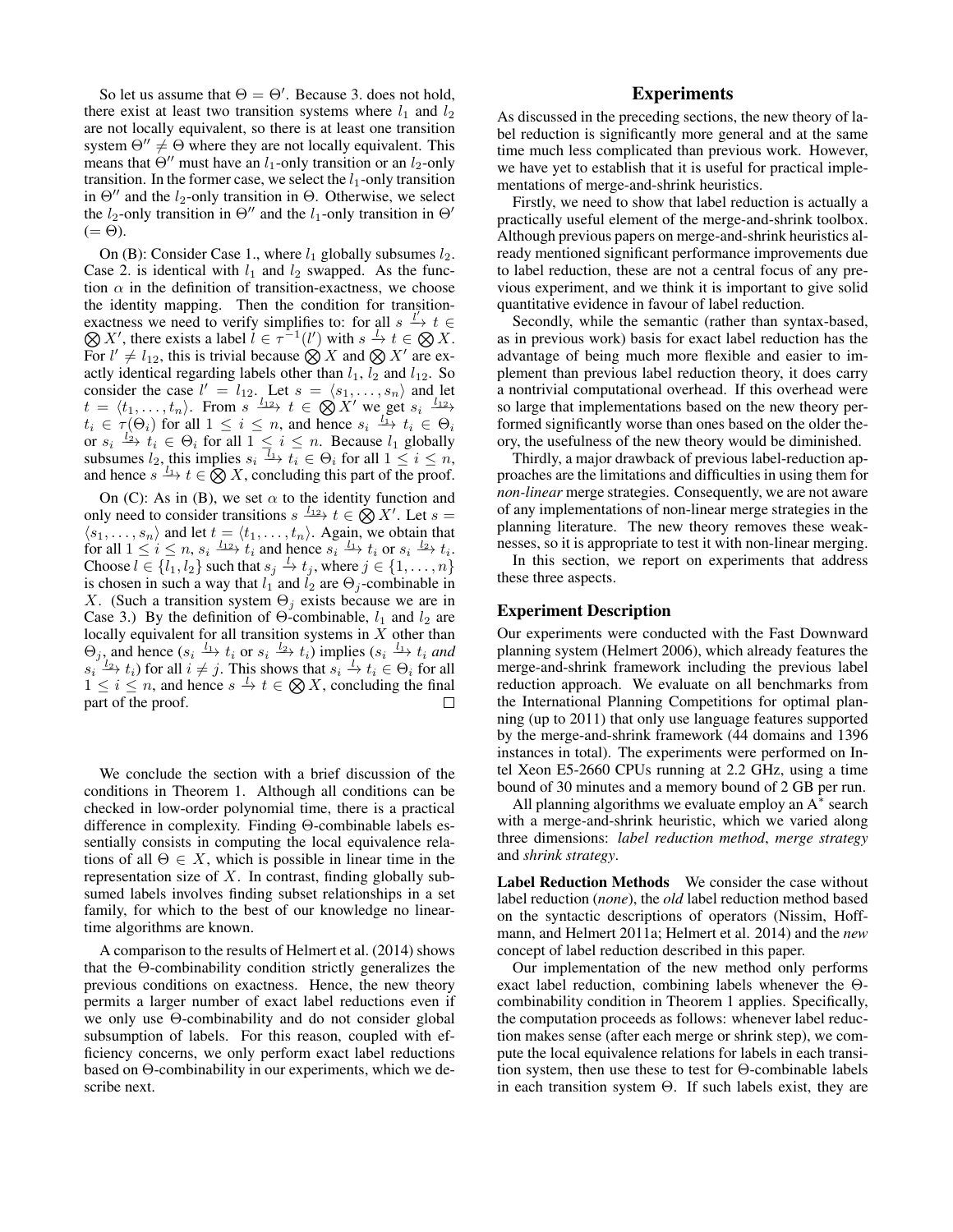combined in all transition systems, and the local equivalence relations are recomputed. The process repeats until no further Θ-combinable labels exist for any transition system Θ. Local equivalence relations are cached so that they are only recomputed from scratch if the given transition system has changed since the last computation.

Merge Strategies We consider two merge strategies. Firstly, in order to represent the state of the art, we report results for the (linear) *reverse-level* (*RL*) strategy used in previous work (Nissim, Hoffmann, and Helmert 2011a; 2011b).

However, to more fully utilize the potential of the new label reduction approach, we also evaluate it on a *non-linear* merge strategy, for which the previous label reduction approach is comparatively ill-suited and no implementations were previously available. Therefore, as a case study, we implemented the originally proposed non-linear strategy by Dräger, Finkbeiner, and Podelski (2006) from model checking, which we call the *DFP* merge strategy in the following.

Roughly speaking, the DFP merge strategy is based on the idea of preferably merging transition systems which must synchronize on labels that occur close to a goal state. We refer to the original paper by Dräger et al. (2006) for details. We remind the reader that the work of Dräger et al. preceded the concept of label reduction, so the combination of nonlinear merge strategies with label reduction is novel.

Shrink Strategies We report results on shrink strategies based on bisimulation (Nissim, Hoffmann, and Helmert 2011a; Helmert et al. 2014), which set the current state of the art. Specifically, we consider a shrink strategy based on *greedy bisimulation* with no limit on transition system size  $(G-N\infty)$  as well as shrink strategies based on (exact) *bisimulation* with different size limits N for the intermediate transition system size (*B-N10k*, *B-N50k*, *B-N100k*, *B-* $N200k$ , *B-N* $\infty$ ). For example, with  $N = 10000$  (strategy B-N10k), shrinking is performed to guarantee that no intermediate transition system has more than 10,000 abstract states, while with  $N = \infty$  (strategy B-N $\infty$ ) there is no size bound, so that a perfect heuristic is constructed.

The *threshold* parameter (Helmert et al. 2014) was set to  $N$  for the strategies with bounded transition system size and to 1 for the unbounded ones (G-N $\infty$  and B-N $\infty$ ), following Nissim, Hoffmann, and Helmert (2011a). This configuration space includes the shrink strategies used in the *mergeand-shrink* planner that participated in IPC 2011 (Nissim, Hoffmann, and Helmert 2011b).

### Experimental Results

Table 1 provides a result overview for coverage, i. e., the number of instances solved by each planner configuration within our resource bounds. The top half of the table presents results for the linear merge strategy (RL), the bottom half presents results for the non-linear DFP strategy.

Usefulness of Label Reduction Table 1 shows that planner configurations with label reduction dramatically outperform the corresponding ones without. (For readers less familiar with optimal planning, we point out that these tasks

| merge/shrink strategy | none | old | new |
|-----------------------|------|-----|-----|
| $RL-G-N\infty$        | 417  | 485 | 465 |
| $RL-B-N10k$           | 590  | 624 | 617 |
| $RL-B-N50k$           | 577  | 618 | 634 |
| $RL-B-N100k$          | 560  | 599 | 639 |
| $R$ L-B-N $200k$      | 544  | 590 | 630 |
| $RL-B-N\infty$        | 257  | 302 | 302 |
| $DFP-G-N\infty$       | 415  |     | 465 |
| $DFP-B-N10k$          | 597  |     | 622 |
| DFP-B-N50k            | 565  |     | 644 |
| $DFP-B-N100k$         | 551  |     | 632 |
| DFP-B-N200k           | 522  |     | 625 |
| $DFP-B-N\infty$       | 253  |     | 302 |

Table 1: Total coverage for several merge-and-shrink configurations, using no label reduction (*none*), the previous (*old*) or the *new* label reduction. See the text for descriptions of the merge and shrink strategies. Best results for each merge strategy in bold.

|                               | $RL-B-100K$    |         |         | $DFP-B-50K$    |         |
|-------------------------------|----------------|---------|---------|----------------|---------|
|                               | none           | old     | new     | none           | new     |
| mprime (35)                   | 8              | $+6$    | $+15$   | 6              | $+17$   |
| miconic (150)                 | 60             | $+13$   | $+13$   | 58             | $+14$   |
| gripper (20)                  | $\overline{7}$ | $+13$   | $+13$   | 7              | $+11$   |
| freecell (80)                 | 6              | $-2$    | $+13$   | 9              | $+11$   |
| $m \times (30)$               | 8              | $+1$    | $+8$    | 8              | $+8$    |
| zenotravel (20)               | 9              | $+3$    | $+3$    | 10             | $+2$    |
| pipesworld-tankage (50)       | 8              | $+2$    | $+3$    | 12             | $+2$    |
| nomystery-opt11-strips (20)   | 17             | $+1$    | $+1$    | 16             | $+2$    |
| woodworking-opt08-strips (30) | 11             | $-1$    | $+1$    | 11             | $+2$    |
| blocks $(35)$                 | 25             | $-3$    | $-3$    | 25             | $+2$    |
| grid(5)                       | $\mathbf{1}$   | $+2$    | $+2$    | 1              | $+1$    |
| floortile-opt11-strips (20)   | 5              | $+1$    | $+1$    | $\overline{4}$ | $+1$    |
| rovers $(40)$                 | $\overline{7}$ | $+1$    | $+1$    | $\overline{7}$ | $+1$    |
| satellite (36)                | 5              | $+1$    | $+1$    | 5              | $+1$    |
| scanalyzer-08-strips (30)     | 12             | $+1$    | $+1$    | 12             | $+1$    |
| scanalyzer-opt11-strips (20)  | 9              | $+1$    | $+1$    | 9              | $+1$    |
| woodworking-opt11-strips (20) | 6              | $-1$    | $+1$    | 6              | $+1$    |
| pipesworld-notankage (50)     | 14             | $\pm 0$ | $\pm 0$ | 14             | $+1$    |
| sokoban-opt08-strips (30)     | 24             | $\pm 0$ | $+2$    | 25             | $\pm 0$ |
| trucks-strips (30)            | 6              | $\pm 0$ | $+2$    | 6              | $\pm 0$ |
| transport-opt11-strips $(20)$ | 6              | $+1$    | $+1$    | 6              | $\pm 0$ |
| driverlog (20)                | 13             | $-1$    | $-1$    | 12             | $\pm 0$ |
| Sum(791)                      | 267            | $+39$   | $+79$   | 269            | $+79$   |
| Remaining domains (605)       | 293            | $\pm 0$ | $\pm 0$ | 296            | $\pm 0$ |
| Sum (1396)                    | 560            | 599     | 639     | 565            | 644     |

Table 2: Per-domain coverage. Columns 2–4 compare no (*none*), *old* and *new* label reduction for the linear merge strategy *reverse level* (RL) in its best configuration (RL-B-100K). Columns 5–6 compare no (*none*) and *new* label reduction for the non-linear DFP merge strategy in its best configuration (DFP-B-50K). For *old* and *new*, the columns show increase/decrease in coverage compared to *none*. Domains where label reduction showed no increase/decrease in coverage are omitted. The best results for the given merge strategy are highlighted in bold.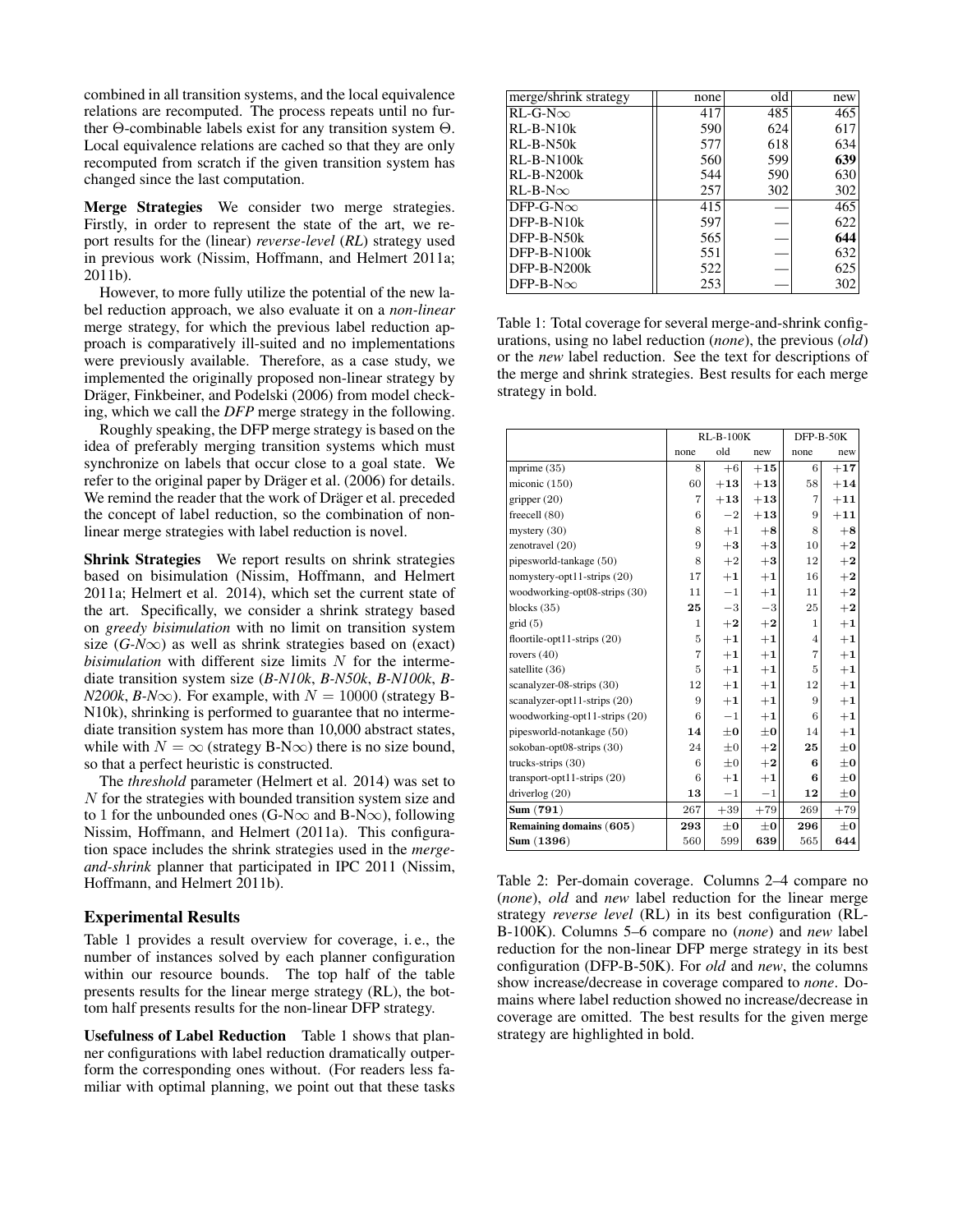

Figure 2: Number of expanded states for DFP-B-N50k: no label reduction vs. new label reduction.

tend to scale exponentially in difficulty, so that even small improvements in coverage tend to be very hard to obtain.)

Table 2 shows detailed coverage results for the individual planning domains in the benchmark set for the bestperforming shrink strategies for each merge strategy. The table shows that label reduction is very useful across the board, over a wide range of domains.

For the linear RL merge strategy, the new label reduction approach increases coverage in 19 domains compared to the baseline where no labels are reduced, while decreasing coverage in 2 domains. For the non-linear DFP merge strategy, label reduction increases coverage in 18 domains and decreases it in none.

To provide another detailed view, Figure 2 shows the number of expanded states with the strongest configuration, DFP-B-N50k, with and without label reduction. The figure plots the results without label reduction against the results with our new label reduction approach, over all instances in the benchmark suite. The figure clearly shows the significant impact that label reduction has on performance in many cases.

Old vs. New Label Reduction Method Focusing on the comparison between the old and new label reduction method with a linear merge strategy (top half of Table 1), we see that despite the larger effort involved in determining reducible labels, the results are in fact quite a bit *better* with new label reduction compared to the old technique. In particular, the best overall result of 639 solved tasks (RL-B-100k) is considerably higher than the best result with the previous state of the art (624 solved tasks with RL-B-10K and the old label reduction method).

There are two shrink strategies that show the opposite trend, namely the ones that tend to compute the simplest abstractions among the six strategies we consider: greedy bisimulation (RL-G-N $\infty$ ) and exact bisimulation with the



Figure 3: Construction time (in seconds) for RL-B-N100k: old label reduction vs. new label reduction. Almost all failures are due to running out of memory.

smallest size bound (RL-B-N10k). One possible explanation for this behaviour is that for the shrink strategies that compute more complex abstractions, the additional label reductions afforded by the new method are critical for computing the merge-and-shrink abstraction within the given limits for time and especially memory. With the shrink strategies that compute simpler abstractions, on the other hand, memory for computing the abstraction is less of a concern, and the new label reduction method suffers from the higher computational cost for determining combinable labels.

This interpretation is supported by Figure 3, which compares the time to construct the abstraction heuristic for the old and new label reduction method for the strategy RL-B-N100k. The new strategy tends to construct abstractions faster and runs out of memory far less frequently. Figure 4 compares state expansions for the same configurations, showing that the heuristics are similarly informative in both cases, and it is mainly the ability to complete the computation of the abstraction (see Figure 3) that makes the difference between the old and new label reduction here.

In the case of perfect bisimulations (RL-B-N $\infty$ ), there is no difference in coverage between the two label reduction methods for a different reason: unless the given planning task exhibits significant amounts of symmetry, unrestricted bisimulation tends to exhaust the available memory very quickly, and hence the perfect abstraction heuristic is either computed quickly or not at all. In all cases not solved by the perfect bisimulation approaches, this is due to running out of memory while computing the abstraction.

Non-Linear Merge Strategy Shifting attention to the results for the non-linear DFP merge strategy (bottom half of Table 1), we see that the results with the new label reduction method are excellent. In particular, the best configuration (DFP-B-N50k) solves 644 tasks, again setting a new best re-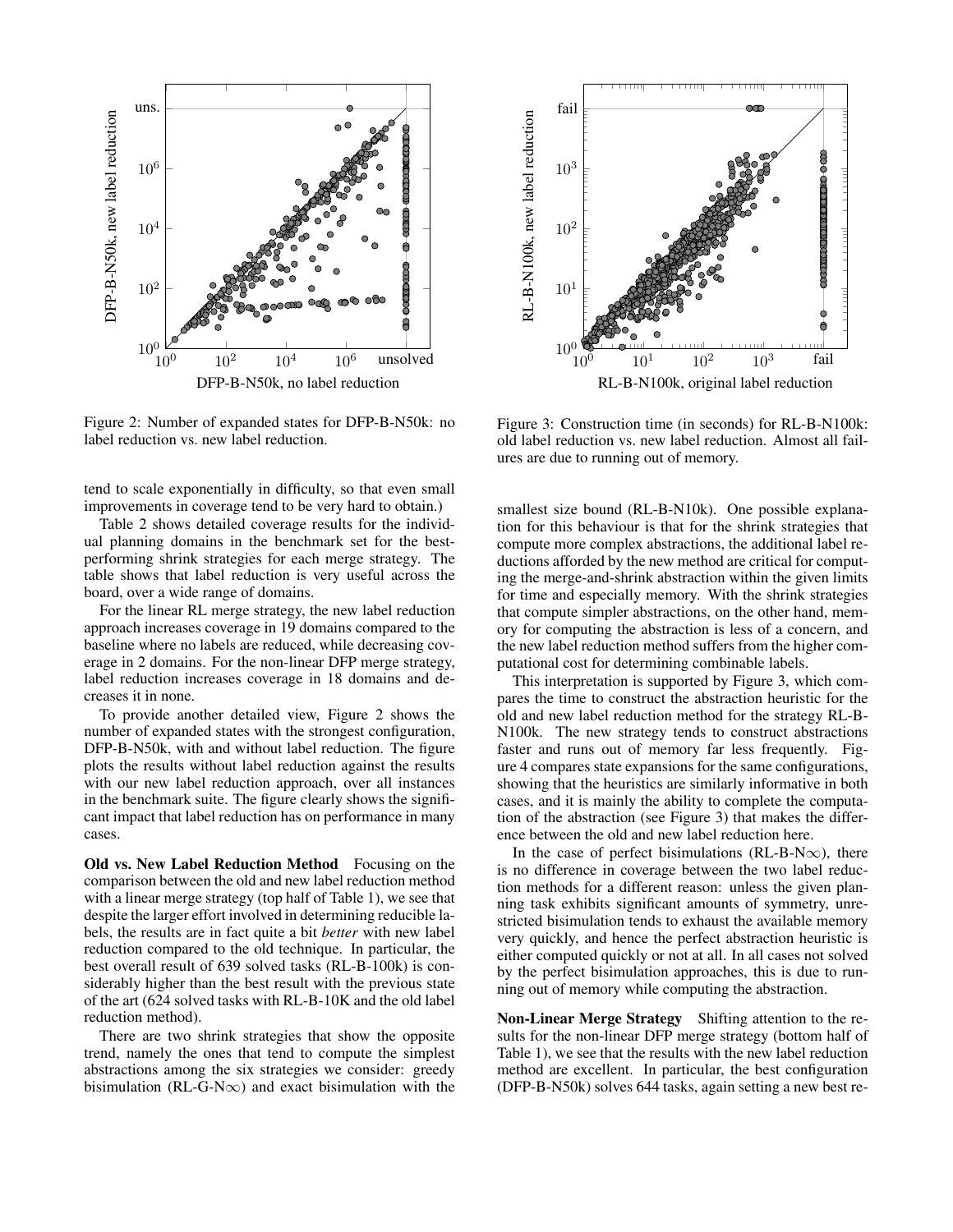

Figure 4: Number of expanded states for RL-B-N100k: old label reduction vs. new label reduction.

sult (compared to 639 solved by RL-B-N100k, also with our new label reduction method).

Generally speaking, the non-linear merge strategy appears to benefit even more from label reduction than the linear one on average. One possible explanation for this observation is that non-linear merge strategies involve more complex products (merges) than linear ones, and hence benefit more from label reduction collapsing multiple parallel transitions into one. In linear merge strategies, at least one of the merged transition systems is always atomic, and atomic transition systems tend to have a comparatively low density of transitions. An alternative possibility is that label reduction interacts favourably with the DFP merge strategy, which – unlike merge strategies previously considered in planning – takes the labels into account directly in order to decide which transition systems to merge next.

Figure 5 compares the number of state expansions for the linear and non-linear merge strategy on an otherwise identical configuration (shrink strategy B-N50k, new label reduction). The comparison shows that the two merge strategies are quite complementary, with both strategies greatly outperforming each other on a significant number of instances.

# **Conclusions**

We have introduced a general theory of label reduction that addresses several drawbacks in the previous development of this topic. Compared to the previous theory, the new theory of label reduction is easier to understand, easier to reason about, and more general.

Under the new theory, label reduction can always be safely applied. Moreover, we have provided efficiently checkable necessary and sufficient criteria for label reduction to be *exact*, i. e., preserve all relevant information. The new theory allows identifying more cases where exact label reduction is possible, leading to improved performance of



Figure 5: Number of expanded states for RL-B-N50k vs. DFP-B-N50k, both using new label reduction.

merge-and-shrink heuristics based on label reduction.

Unlike the previous theory of label reduction, the new theory allows for a straight-forward application of non-linear merge strategies. We conducted the first experiments of this kind by adapting the originally proposed non-linear merge strategy from model checking to planning. In the future, we hope that the development of strong non-linear merge strategies can further increase the scalability of merge-and-shrink heuristics.

Another possible direction for future work is the exploration of *inexact* label reduction. Inexact label reduction is a general abstraction method just like shrinking, and similar intuitions to those that have guided the development of stateof-the-art shrink strategies could be used to develop useful inexact label reduction methods. For example, one might try to abstract a factored transition system by combining labels that only occur far away from goal states, similarly to the way that current shrink strategies prefer to combine abstract states that are far away from the goal.

# Acknowledgments

We thank the anonymous reviewers for their comments, which helped improve the paper. This work was supported by the Swiss National Science Foundation (SNSF) as part of the project "Abstraction Heuristics for Planning and Combinatorial Search" (AHPACS).

#### References

Bäckström, C., and Nebel, B. 1995. Complexity results for SAS<sup>+</sup> planning. *Computational Intelligence* 11(4):625– 655.

Dräger, K.; Finkbeiner, B.; and Podelski, A. 2006. Directed model checking with distance-preserving abstractions. In Valmari, A., ed., *Proceedings of the 13th International SPIN*